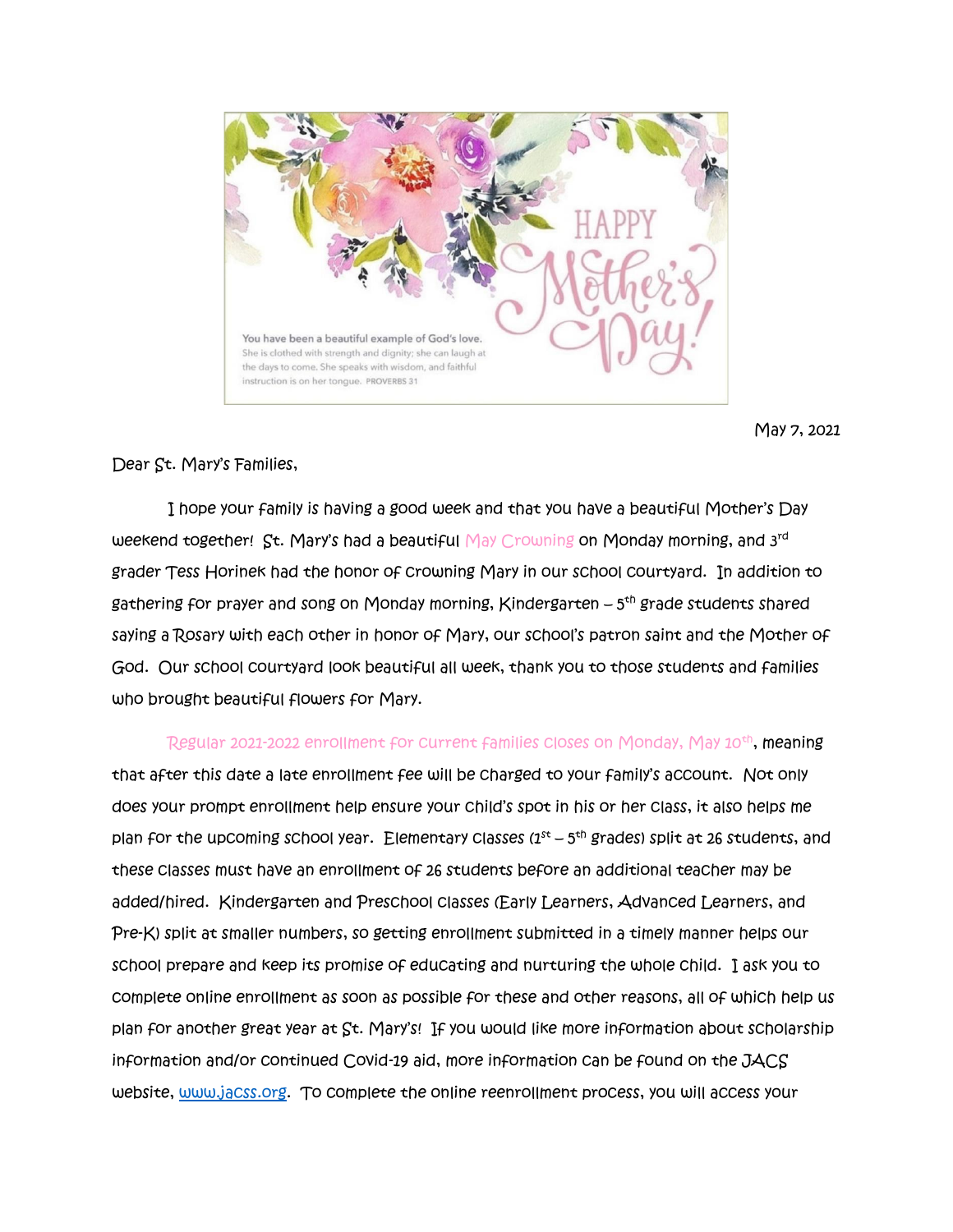Family Portal by creating a Family Portal Login with the FACTS system, following the instructions that Sister Julie sent to families. If you did not receive an email from Sister Julie or if you have any questions about enrollment, please call Marla Testerman in the JACS Business Office at 624-5003 or [mtesterman@jacss.org](mailto:mtesterman@jacss.org) or the St. Mary's School office at 623-1465.

Several classes in Summer Fun 2021 are getting very close to reaching capacity, so please get your child's registration and enrollment turned in as soon as possible! St. Mary's Summer School classes are open to ALL area children, so your daughter and/or son can invite a friend who may not attend St. Mary's to join him or her. There is a one-time registration fee of \$15 for each child (whether they are attending one class or several), and classes are priced at \$80 per four-day class. I have attached enrollment forms for both preschool and elementary level classes to this newsletter. Please remember that to hold your child's spot in the class, the school must have the registration fee.

Please do not forget to take care of your child's school lunch balance if he or she eats a tray lunch on a regular basis. We have several students with a large lunch debt, and these balances must be paid in full by the end of the school year in order to receive grade cards and other important documents. If you have any questions about your child's lunch balance, please contact Miss Amy in office, she will be happy to help you. St. Mary's has a lunch program ranked in the top 5% of school lunch programs in Missouri and we try hard to provide an affordable, nutritious, and delicious lunch for our school each day. Making sure your child's lunch balance is up to date helps our lunch program pay invoices on time and continue providing a yummy lunch for our students and staff.

Spring Picture Order forms are included in your family's Communicator Envelope today. You can use the order form and/or the information provided on the form to order spring photos of your adorable child/children. If you have any questions, please call the school office. If you did not get a 2020-2021 yearbook ordered, we have extra copies for sale for \$20 in the office. The yearbook is a great way to celebrate our wonderful year together, and each yearbook is packed full of great photos and school memories.

The McAuley cheerleaders are holding a Junior Cheer Camp June  $15^{\text{th}}$  –  $18^{\text{th}}$  from 5:30 – 7:30 p.m. each evening. The Hollywood themed cheer camp is open to children 3-years old to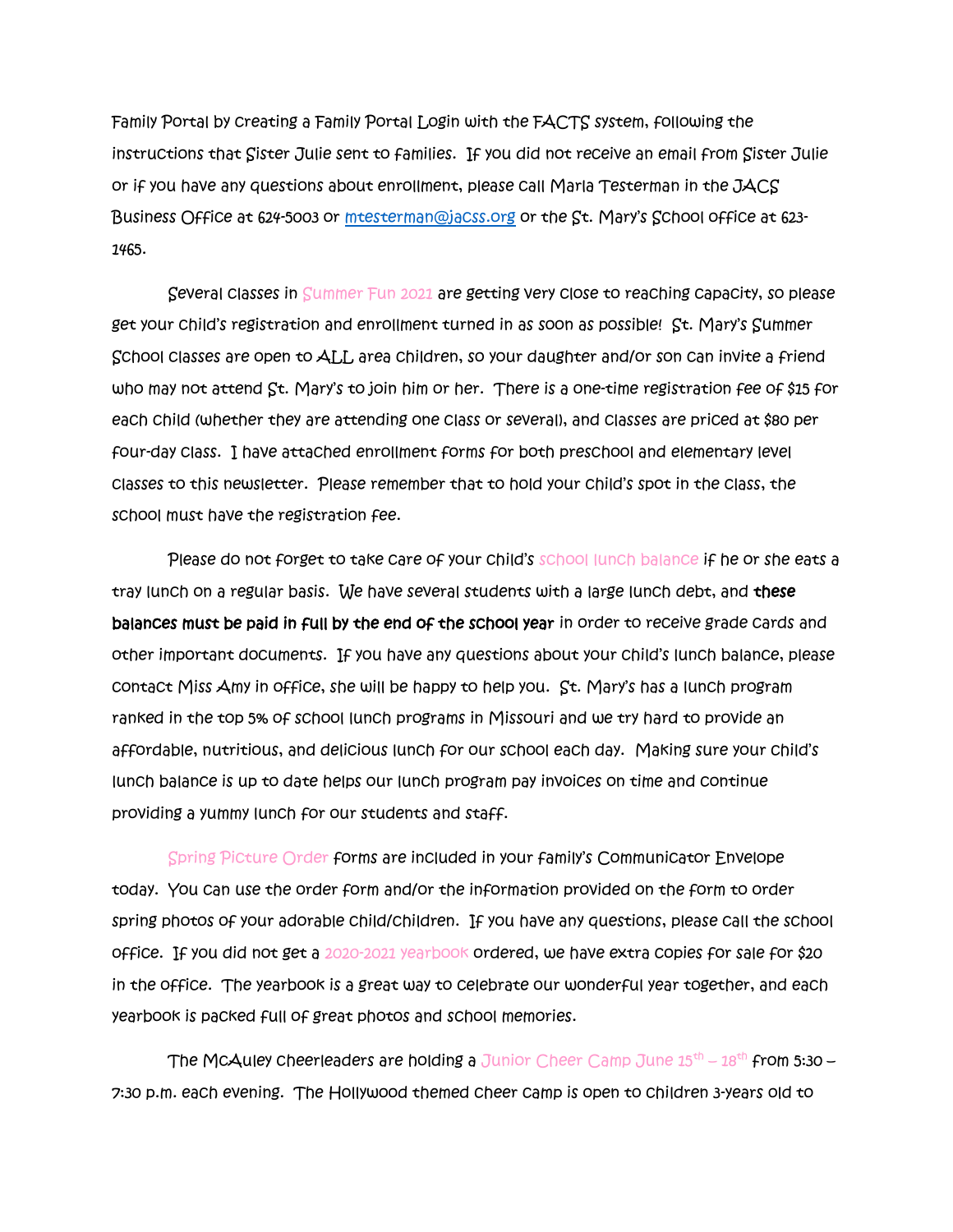Middle School and is sure to be a fun experience. Registration closes on June  $1<sup>st</sup>$ , so register soon. More information is attached to this newsletter, you may also email Coach Parrigon at [MadisonParrigon@gmail.com](mailto:MadisonParrigon@gmail.com) with any questions you might have. Go Warriors!

May will be a busy month at St. Mary's! The school schedule for field trips, activities, and events is always listed at the end of each weekly Communicator Newsletter from me, and I encourage you to make note of the upcoming dates so you don't miss out on any fun!

## Important Dates to Remember:

| Monday, May 10 <sup>th</sup>   | 5 <sup>th</sup> Grade Field Trip to Branson                                                                                                             |
|--------------------------------|---------------------------------------------------------------------------------------------------------------------------------------------------------|
| Tuesday, May 11 <sup>th</sup>  | 4 <sup>th</sup> Grade Field Trip to Prairie State Park,<br>leaving school at 8:30 a.m.<br>$1^{st}$ and $2^{nd}$ Grade Park Day, 11:00 a.m.-2:00<br>p.m. |
| Wednesday, May 12th            | Early Childhood (Early Learners, Preschool,<br>Pre-K) Spring Program, 9:30 a.m. in St.<br>Mary's Church                                                 |
| Thursday, May 13th             | 5 <sup>th</sup> Grade Full Day Step-Up Day at St.<br>Peter's Middle School<br>Early Learners $-$ 4 <sup>th</sup> Grade Step-Up Day at<br>St. Mary's     |
| Friday, May 14 <sup>th</sup>   | Noon Dismissal – Teacher PD                                                                                                                             |
| Monday, May 17th               | 5 <sup>th</sup> Grade Field Trip to Walter Woods,<br>leaving school at 8:45 a.m.                                                                        |
| Tuesday, May 18 <sup>th</sup>  | Pre-K Field Trip to Oceans Adventure                                                                                                                    |
| Wednesday, May 19th            | Preschool Park Day                                                                                                                                      |
| Thursday, May 20 <sup>th</sup> | St. Mary's Field Day and Scoop Up!<br>Free Dress Day                                                                                                    |